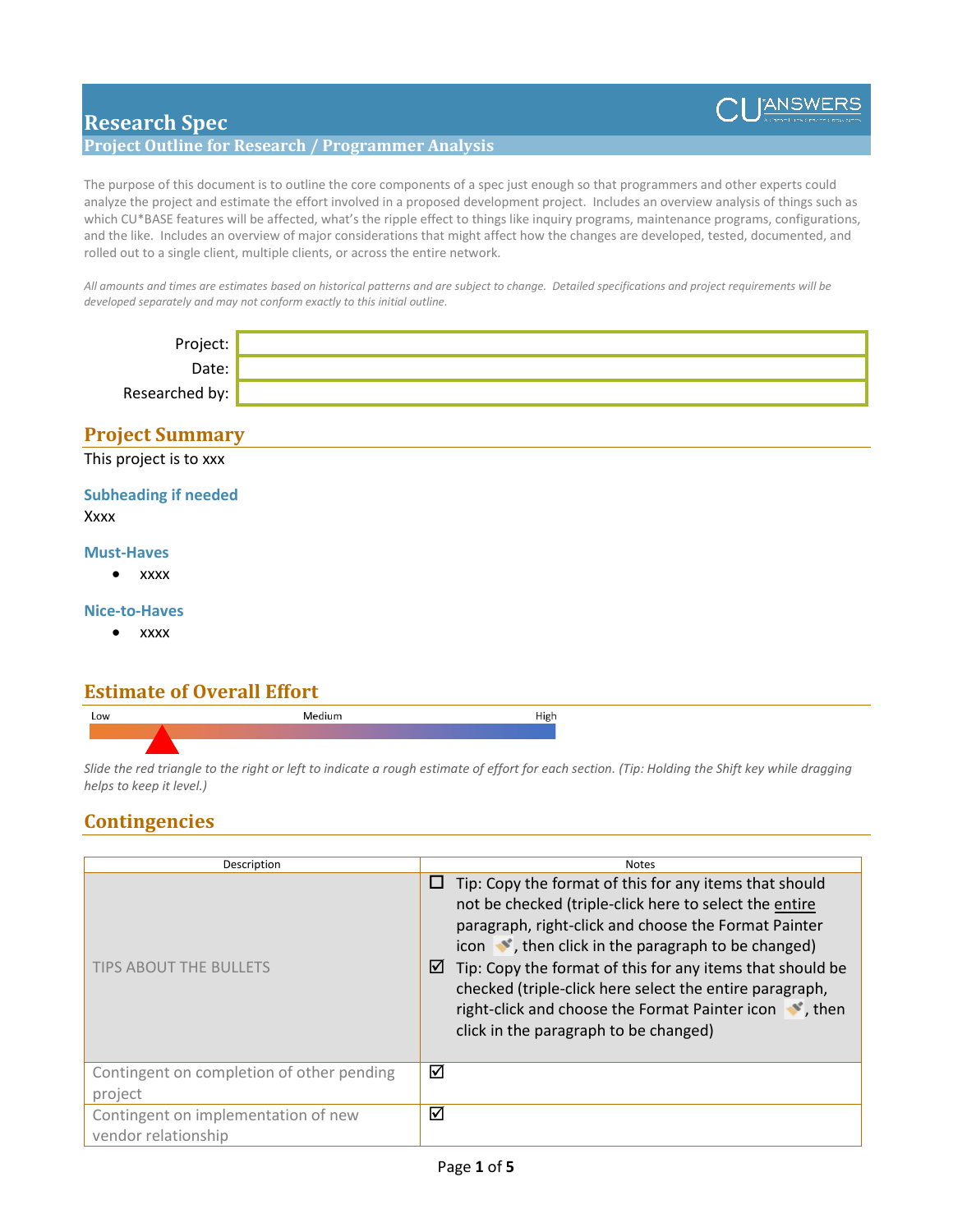| Description                                              | <b>Notes</b> |
|----------------------------------------------------------|--------------|
| Hardware/equipment/special infrastructure                | ☑            |
| Certification with 3 <sup>rd</sup> party vendor required | ☑            |
| Regulatory compliance deadline                           | ا⊽ا          |
| Conversion date/Proposed due date                        | ا⊽ا          |

High

# **CU\*BASE Programs/Tables**

| Task                              | <b>Notes</b>                               | Critical for Phase 1<br>Implementation | Estimated<br>Hours |
|-----------------------------------|--------------------------------------------|----------------------------------------|--------------------|
| New Tables                        | $\boxtimes$ Replace an existing table      |                                        |                    |
|                                   | ☑<br>Tack on to an existing table          |                                        |                    |
|                                   | ☑<br>New independent table                 |                                        |                    |
| <b>Changes to Existing Tables</b> | ☑<br>Membership data                       |                                        |                    |
|                                   | ☑<br>Account data                          |                                        |                    |
|                                   | <b>Transaction data</b><br>☑               |                                        |                    |
|                                   | ☑<br>New columns only                      |                                        |                    |
|                                   | ⋈<br>Other:                                |                                        |                    |
|                                   | ☑<br>Changing data format for existing     |                                        |                    |
|                                   | column                                     |                                        |                    |
|                                   | Adding new value to existing column<br>⊻   |                                        |                    |
| Configuration                     | $\boxtimes$ New configuration(s)           |                                        |                    |
|                                   | New flag(s) on existing config<br>☑        |                                        |                    |
|                                   | ☑<br>Other changes to existing config(s)   |                                        |                    |
| Maintenance                       | New maintenance feature to allow<br>☑      |                                        |                    |
|                                   | data to be entered manually or             |                                        |                    |
|                                   | adjusted                                   |                                        |                    |
|                                   | $\boxtimes$ Change to existing maintenance |                                        |                    |
|                                   | feature                                    |                                        |                    |
| Data Conversion                   | $\boxtimes$ Conversion program needed      |                                        |                    |
| Fix to Program(s)                 | ☑<br>Include fixes to existing programs    |                                        |                    |
|                                   | Add a new cmd key/pushbutton to<br>☑       |                                        |                    |
|                                   | jump to another screen                     |                                        |                    |
|                                   | ☑<br>Display new data on the main screen   |                                        |                    |
| PITT <sup>H</sup>                 | Add a new action<br>☑                      |                                        |                    |
| Reports                           | ☑<br>New report                            |                                        |                    |
|                                   | ☑<br>Change to existing report             |                                        |                    |
| <b>Analysis Dashboards</b>        | New dashboard<br>☑                         |                                        |                    |
|                                   | ☑<br>Change to existing dashboard          |                                        |                    |
| 3rd-party Interface               | ☑<br>New interface                         |                                        |                    |
|                                   | ☑<br>New vendor relationship               |                                        |                    |
|                                   | ☑<br>Change to existing interface          |                                        |                    |
| Tools Database (Home Page)        | ☑<br>New tool on the home page             |                                        |                    |
|                                   | ☑<br>Change to existing tool(s)            |                                        |                    |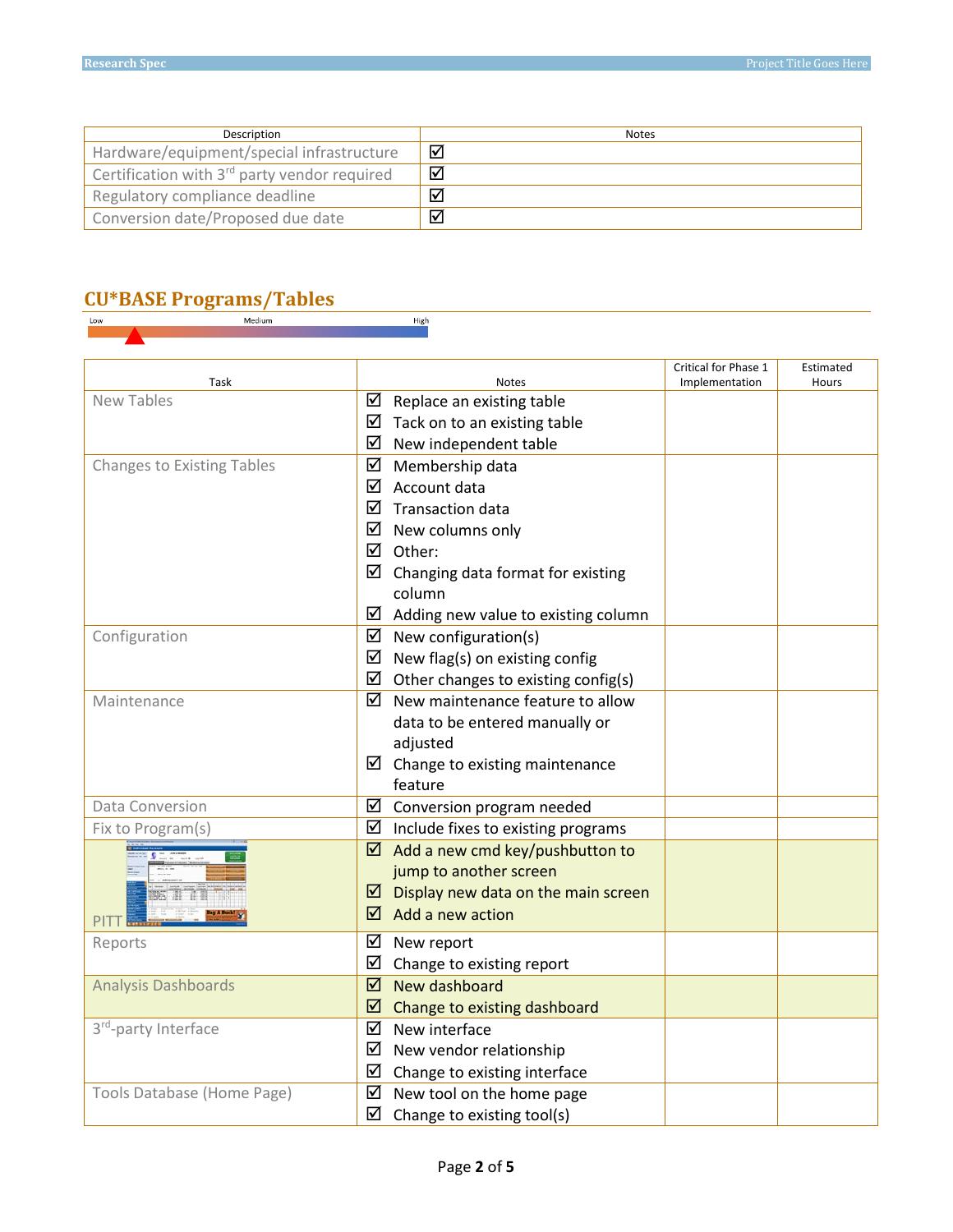# **CU\*BASE Screen Changes**

| Medium<br>Low                           | High         |                      |                |
|-----------------------------------------|--------------|----------------------|----------------|
|                                         |              |                      |                |
|                                         |              |                      |                |
|                                         |              | Critical for Phase 1 | Estimated # of |
| Task                                    | <b>Notes</b> | Implementation       | screens/hours  |
| Adding a field(s) to existing screen(s) | ☑            |                      |                |
| Rearranging existing screen             | ☑            |                      |                |
| elements                                |              |                      |                |
| New function key or change to           | ☑            |                      |                |
| existing function key                   |              |                      |                |
| Brand-new screens                       | ☑            |                      |                |
| Special GOLD treatments needed          | ☑            |                      |                |
| Exports/PDF/CSV                         | ☑            |                      |                |
|                                         | ☑            |                      |                |

# **Processing / Posting**

| Low | $\sim$ |
|-----|--------|
|     |        |
|     |        |

|                               |       | Critical for Phase 1 |                        |
|-------------------------------|-------|----------------------|------------------------|
| Task                          | Notes | Implementation       | <b>Estimated Hours</b> |
| New processing feature        | ☑     |                      |                        |
| Change to existing process    | ☑     |                      |                        |
| Change to transaction posting | ☑     |                      |                        |
| programs                      |       |                      |                        |
| Impact on general ledger      | ☑     |                      |                        |
| Impact on EOD/BOD, EOM, year- | ☑     |                      |                        |
| end/tax processing            |       |                      |                        |
|                               | ☑     |                      |                        |

# **It's Me 247 Changes**

| Low                         | Medium | High |              |                      |
|-----------------------------|--------|------|--------------|----------------------|
| <b>Scope</b>                |        |      |              |                      |
|                             |        |      |              | Critical for Phase 1 |
| System                      |        |      | <b>Notes</b> | Implementation       |
| Online Banking              |        | ☑    |              |                      |
| Mobile Web Banking          |        | ☑    |              |                      |
| Mobile App Banking          |        | ☑    |              |                      |
| Third-party Mobile App APIs |        | ☑    |              |                      |

#### **Tasks**

|                                             |              | Critical for Phase 1 |                        |
|---------------------------------------------|--------------|----------------------|------------------------|
| Task                                        | <b>Notes</b> | Implementation       | <b>Estimated Hours</b> |
| New data to be exchanged between the $\Box$ |              |                      |                        |
| host and the It's Me 247 server             |              |                      |                        |
| Change to existing data exchange            | ا⊽ا          |                      |                        |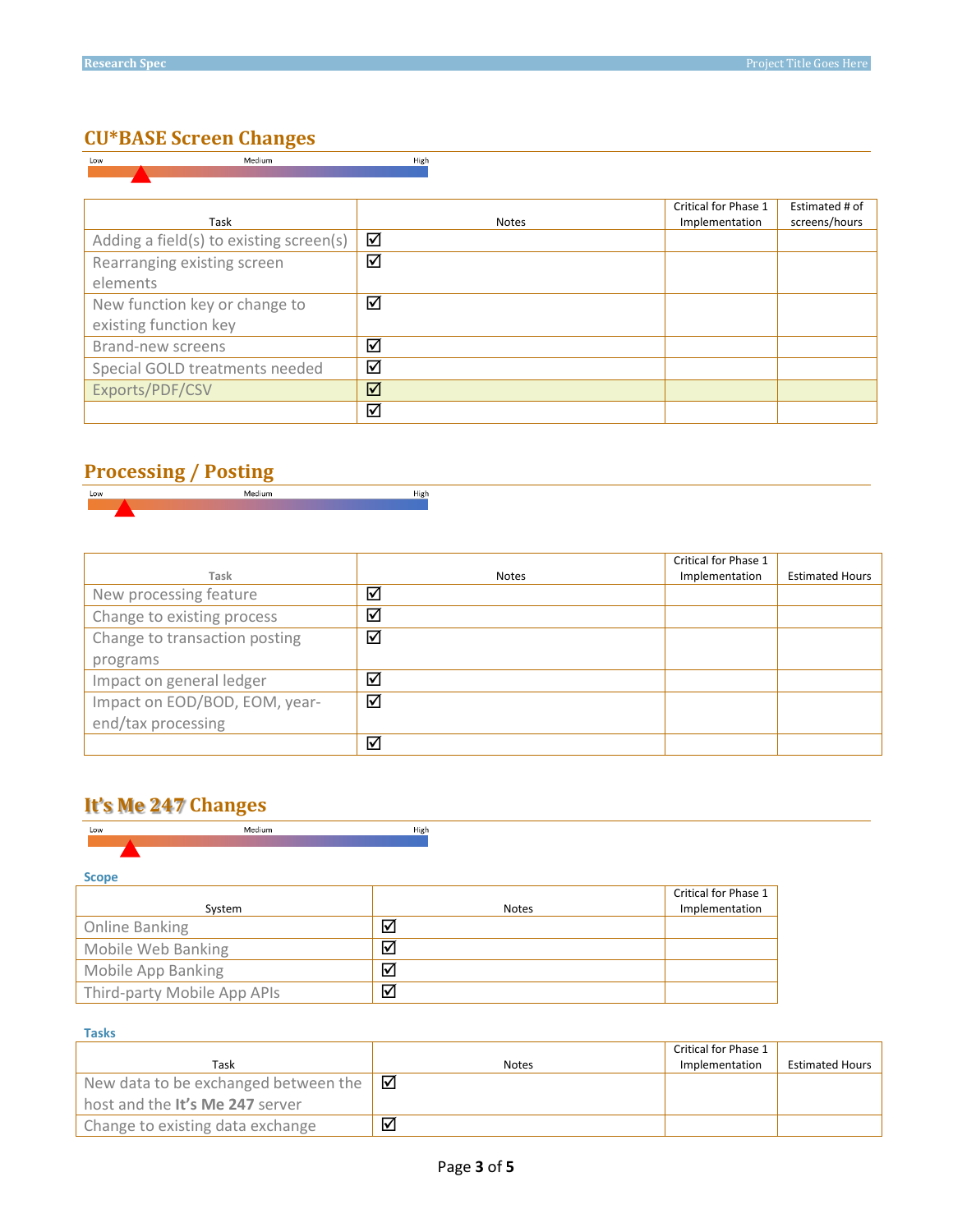|                            |                      | Critical for Phase 1 |                        |
|----------------------------|----------------------|----------------------|------------------------|
| Task                       | <b>Notes</b>         | Implementation       | <b>Estimated Hours</b> |
| New pages                  | ☑                    |                      |                        |
| Change to existing page(s) | ⊻                    |                      |                        |
| New navigation             | $\blacktriangledown$ |                      |                        |
|                            | ☑                    |                      |                        |

# **Quality Control Effort**

| Low                | Medium                             | High                 |           |
|--------------------|------------------------------------|----------------------|-----------|
|                    |                                    |                      |           |
|                    |                                    |                      | Estimated |
|                    | Task                               | <b>Notes</b>         | Hours     |
|                    | Special test environment needed    | ☑                    |           |
| Date manipulation  |                                    | ☑                    |           |
| EOD/BOD testing    |                                    | ✓                    |           |
| <b>EOM</b> testing |                                    | ✓                    |           |
| YE testing         |                                    | ☑                    |           |
|                    | Coordination with other team       | ✓                    |           |
|                    | Credit union beta testing required | $\blacktriangledown$ |           |
|                    |                                    | ⊽                    |           |



|                               |              | Critical for Phase 1 | Estimated |
|-------------------------------|--------------|----------------------|-----------|
| Task                          | <b>Notes</b> | Implementation       | Hours     |
| Booklet(s)                    | ☑            |                      |           |
| Online help                   | ☑            |                      |           |
| Marketing/release materials   | ☑            |                      |           |
| Grand opening/special rollout | ☑            |                      |           |
| program                       |              |                      |           |
|                               | ☑            |                      |           |

# **Implementation Considerations**

| Low | Medium                                       | High                                                                                                                                                                                                                                                                                                                                                                                                                                                                                                                                                                                          |
|-----|----------------------------------------------|-----------------------------------------------------------------------------------------------------------------------------------------------------------------------------------------------------------------------------------------------------------------------------------------------------------------------------------------------------------------------------------------------------------------------------------------------------------------------------------------------------------------------------------------------------------------------------------------------|
|     |                                              |                                                                                                                                                                                                                                                                                                                                                                                                                                                                                                                                                                                               |
|     |                                              |                                                                                                                                                                                                                                                                                                                                                                                                                                                                                                                                                                                               |
|     |                                              |                                                                                                                                                                                                                                                                                                                                                                                                                                                                                                                                                                                               |
|     |                                              |                                                                                                                                                                                                                                                                                                                                                                                                                                                                                                                                                                                               |
|     | Description                                  | Notes                                                                                                                                                                                                                                                                                                                                                                                                                                                                                                                                                                                         |
|     | Development and and an /a) familiate mustake | ▱<br>$\mathcal{L} = \{ \mathbf{r} \in \mathcal{L} \}$ and the set of the set of the set of the set of the set of the set of the set of the set of the set of the set of the set of the set of the set of the set of the set of the set of the set of th<br>$\mathbf{A}$ $\mathbf{A}$ $\mathbf{A}$ $\mathbf{A}$ $\mathbf{A}$ $\mathbf{A}$ $\mathbf{A}$ $\mathbf{A}$ $\mathbf{A}$ $\mathbf{A}$ $\mathbf{A}$ $\mathbf{A}$ $\mathbf{A}$ $\mathbf{A}$ $\mathbf{A}$ $\mathbf{A}$ $\mathbf{A}$ $\mathbf{A}$ $\mathbf{A}$ $\mathbf{A}$ $\mathbf{A}$ $\mathbf{A}$ $\mathbf{A}$ $\mathbf{A}$ $\mathbf{$ |

| Deployment option(s) for this project                                              |  | $\boxtimes$ Major release(includes beta-testing) |
|------------------------------------------------------------------------------------|--|--------------------------------------------------|
| (see "Implementation Planning: How Are Deployment<br>Decisions Made?" in the SDLC) |  | $\boxtimes$ Release without beta                 |
|                                                                                    |  | $\boxtimes$ GOLD update                          |
|                                                                                    |  | $\boxtimes$ On-demand priority mod               |
|                                                                                    |  | $\boxtimes$ On-demand minor mod                  |
|                                                                                    |  |                                                  |